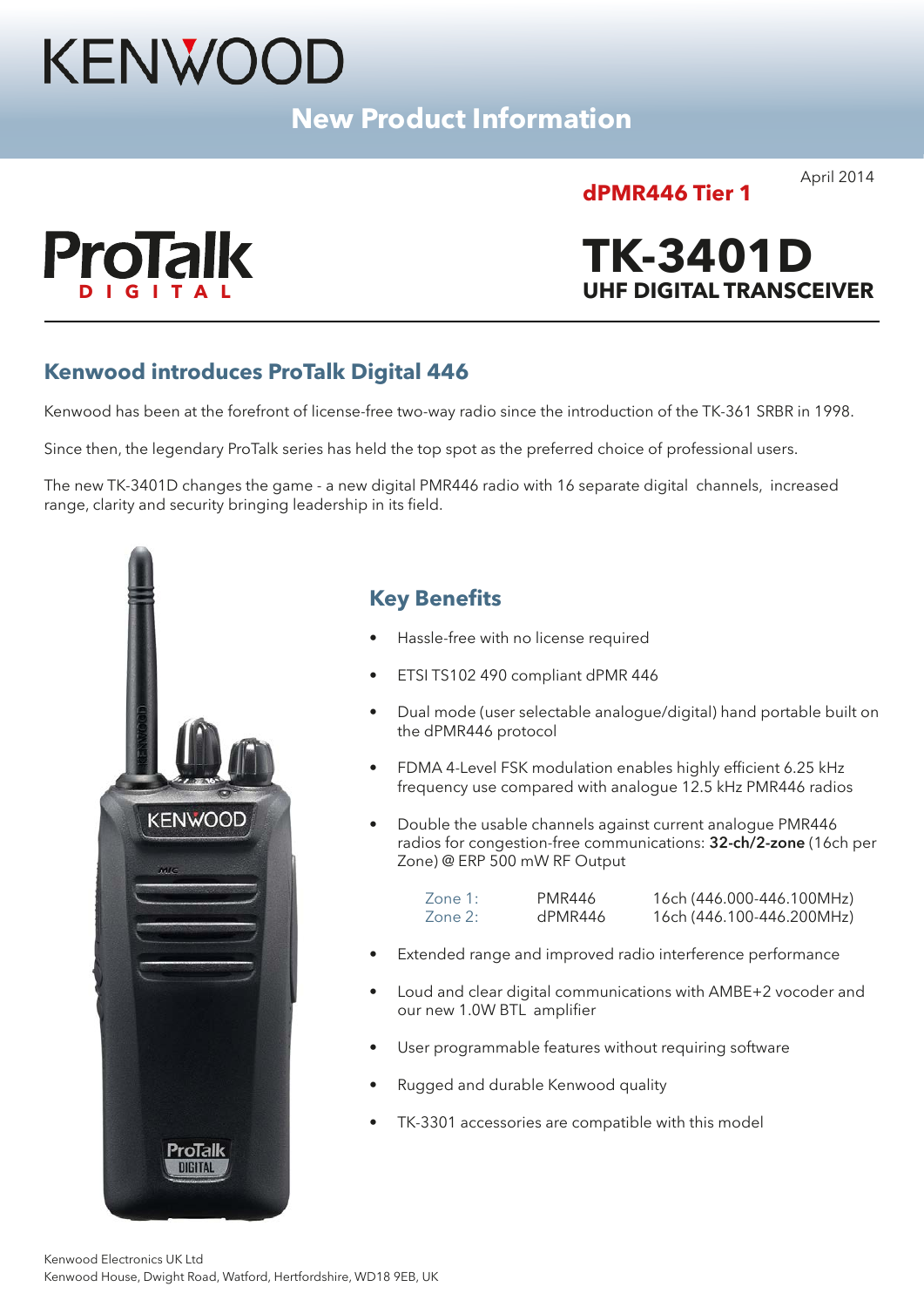## **How will Kenwood market the TK-3401D ProTalk?**

The **TK-3401D digital ProTalk** will be launched across Europe alongside the new **TK-3501 analogue ProTalk** to ensure that together, we capitalise on the strength of the ProTalk series proven performance and reputation across analogue and digital formats.

These brand new hand-portables share the DNA of our license-free radios originating in 1998 with the TK-361 SRBR radio.



As you are more than aware, since then, every generation of ProTalk PMR446 radios have proved themselves to not only be class-leaders in terms of performance and durability, but in the sales charts too as the radio of choice for professional users around the world.

The new products will be launched in press and online advertising and supported by PR activity from May 2014.

The advertisement clearly positions the new handportables as the ultimate evolution in PMR446 - whether analogue or digital - and underlines Kenwood's heritage in license-free PMR446.

Either way, customers can choose between two of the best PMR446 hand-portables available.

 $\blacktriangledown$  **Press Advertisement** 



#### **v** Online Advertisement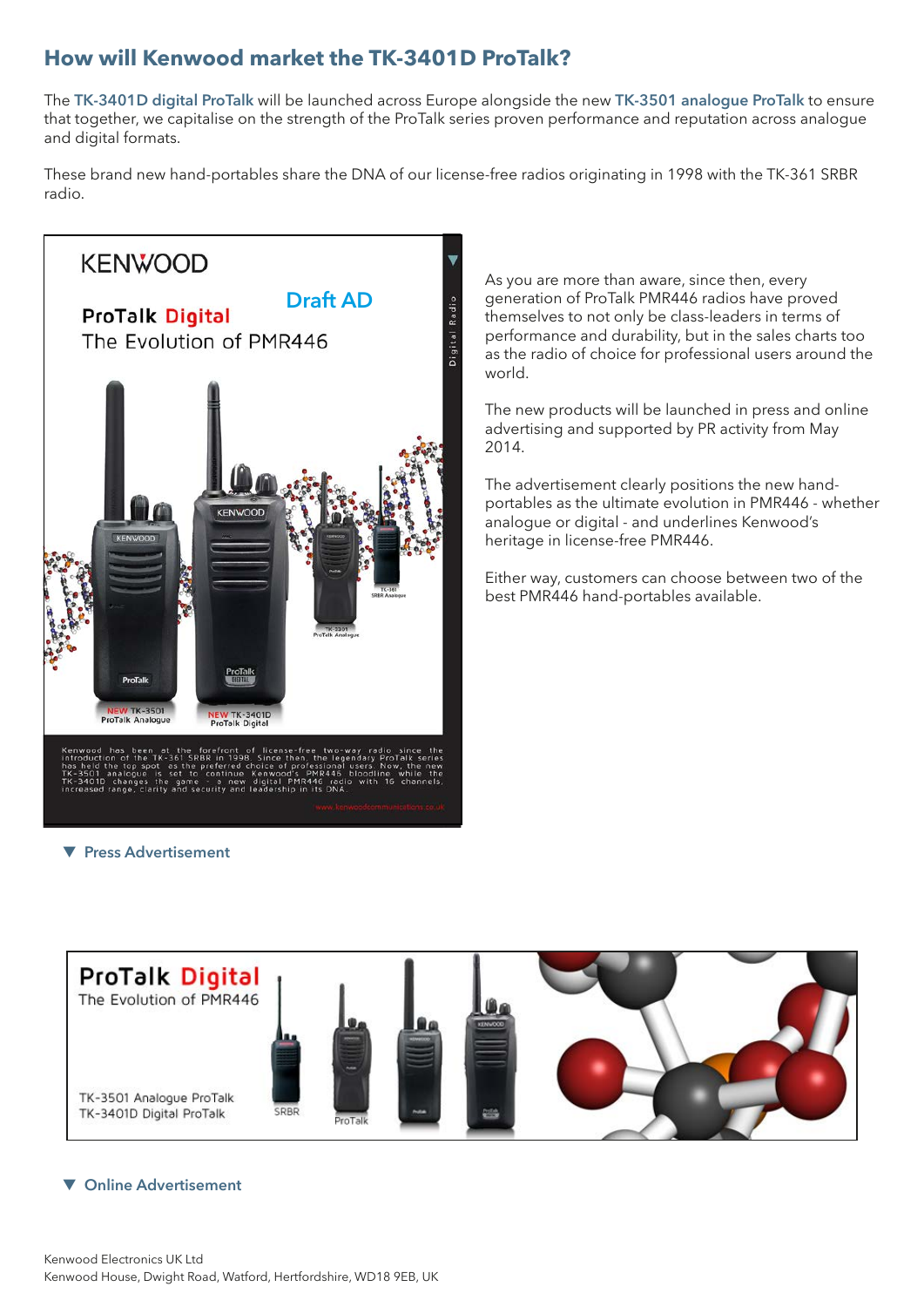## **Product Schedule**

| I MODEL NAME T | TYPE | <b>PRODUCTION</b> | LAUNCH   | <b>FREQ</b> | <b>TX PWR</b> | <b>INST MANUAL</b>         |
|----------------|------|-------------------|----------|-------------|---------------|----------------------------|
| TK-3401D       |      | April 2014<br>--  | May 2014 | 446 MHz     | 0.5 W         | E, S, G, F, D, I, T, Gr, P |
|                |      |                   |          |             |               |                            |

I/M Language: E: English, S: Spanish, G: German, F: French, D: Dutch, I: Italian, T: Turkish, Gr: Greek, P: Portuguese

| <b>PROGRAMMING CD</b> | TYPE | <b>PRODUCTION</b> | <b>LAUNCH</b> | <b>NOTE</b> |
|-----------------------|------|-------------------|---------------|-------------|
| KPG-171D              | M    | Same as TK-3401D  |               |             |

## **Key Features**

#### **Easy to use - No license required**

This license-free two way radio comes with a 2000mAh Li-Ion rechargeable battery, battery charger and belt clip; there's no need to buy extra accessories for basic operation. It is ready to use right away.

## **Not just digital**

The TK-3401D is effectively two radios in one - digital and analogue - operating on 6.25 kHz in digital and on 12.5 kHz in analogue. The user can easily switch between analogue and digital channels.

## **Enhanced audio quality**

AMBE+2TM vocoder technology accurately replicates natural human speech nuances for superior voice quality, even in noisy environments . Additionally, the powerful BTL amplifier and large size speaker deliver 1 watt audio output, providing much clearer and crisper audio.

#### **32 channels / 2 zones**

The TK-3401D can be used with two conventional zones, offering up to 16 channels per zone.

## **Built-in self programming**

The user can change several settings including ID code in digital mode, channel frequency, QT tone or DQT code without using the programming software.

## **ETSI compliant**

ETSI TS102 490 compliant dPMR 446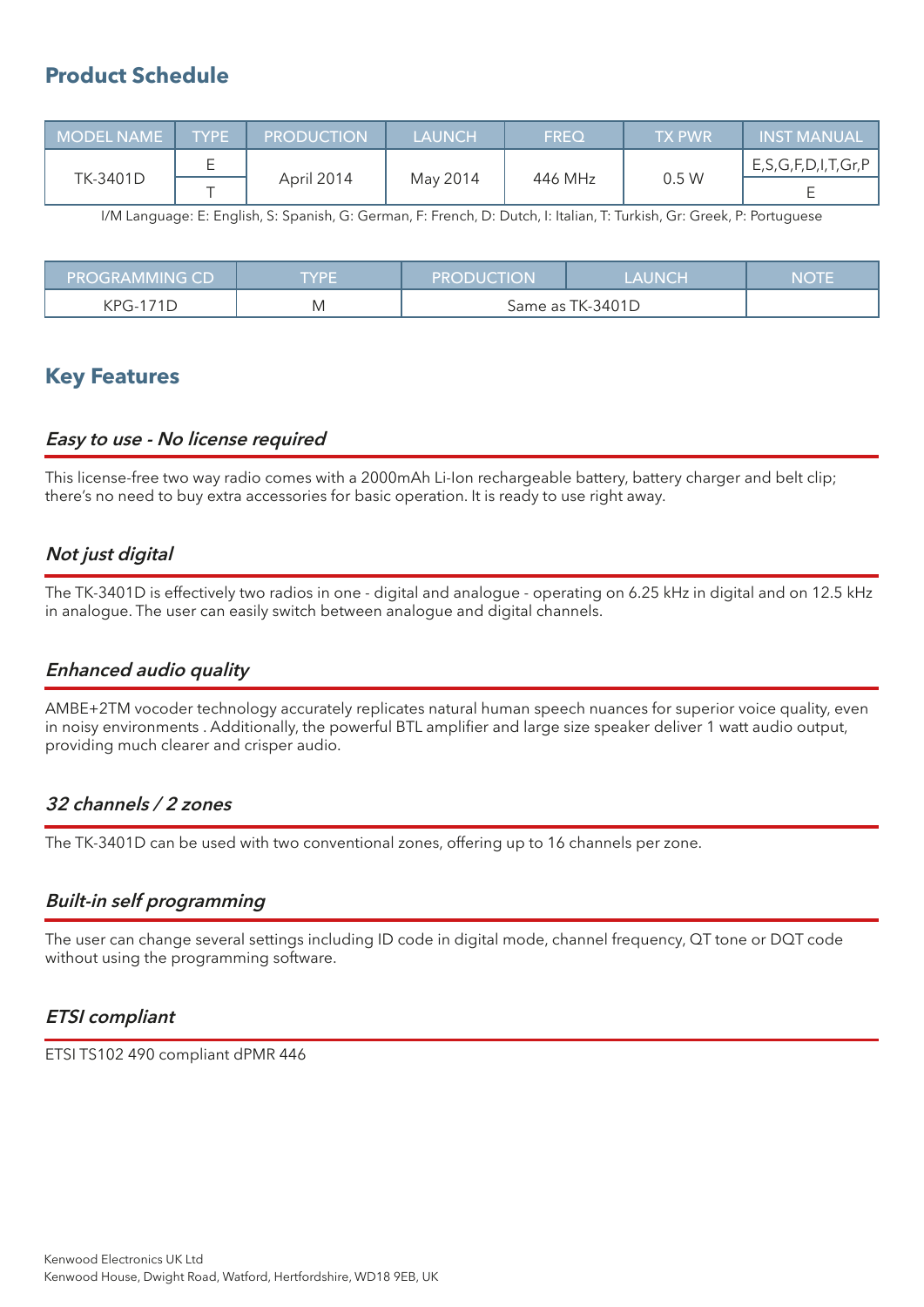## **Other Features**

- Companded Audio per Channel
- 3-colour LED (Red, Orange, Green)
- KENWOOD ESN (Electronic Serial Number)
- Microsoft Windows® PC Programming & Tuning
- Key Lock
- Scan Del/Add function
- Adjustable Microphone Gain
- Voice Annunciation

Windows® is a registered trademark of Microsoft Corporation in the United States and other countries.

## **Optional Accessories**

- KNB-29N Ni-MH Battery (1500 mAh)
- KNB-45L Li-Ion Battery (2000 mAh)
- Ni-MH Battery (1400mA)
- KNB-69L Li-Ion Battery (2450mA)
- KSC-35S Rapid Charger for the KNB-45L/69L
	- KSC-43 Rapid Charger for Li-Ion Battery and Ni-MH Battery
- KSC-316 6 Pocket Multiple Charger for the KNB-53N/29N
- KSC-356 6 Pocket Multiple Charger for the KNB-45L/69L
- 
- KSC-35SCR Battery Charger Pocket
- KMB-35 6 Unit Charger Adapter Mobile Vehicle Charger Adapter
- KMC-21 Lightweight Speaker-Microphone
- KMC-45 Heavy-duty Speaker-Microphone
- KEP-2 Earphone kit for KMC-45
- 
- KHS-1 **Headset with a boom-mic. and PTT/VOX**
- KHS-7 Single Headset with a boom-mic.
- KHS-7A Single Headset with a boom-mic. and inline-PTT<br>KHS-8BL/BE 2-Wire Palm Microphone with Earphone
- 2-Wire Palm Microphone with Earphone
- KHS-9BL/BE 3-Wire Lapel Microphone with Earphone
- KHS-10-OH Heavy-duty Noise Reduction Headset with inline-PTT
- KHS-21 Headset with a boom-mic.
- KHS-22 Behind-the-neck Headset
- KHS-29F Headset
- EMC-11 Clip Microphone with Earphone
- EMC-12 Clip Microphone with Earphone
- 
- KBH-10 Belt-Clip • KLH-131PC Leather Case
- KLH-187 Nylon Case
- **Water Resistant Bag**

#### **Programming Accessories for Dealers:**

- KPG-22U USB Programming Cable
- KPG-171D Programming Software (FPU)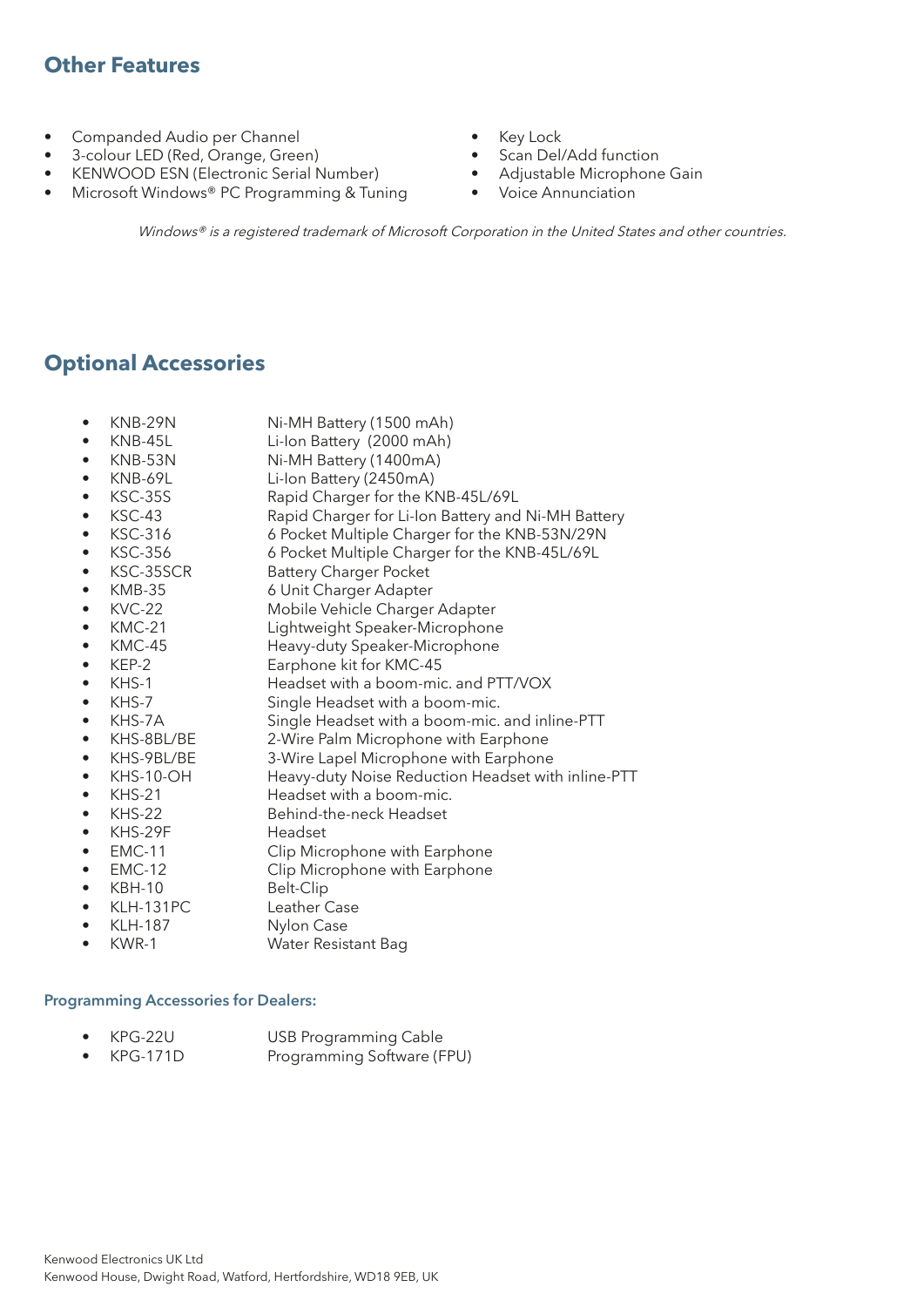# **Supplied Accessories**

- Instruction manual
- Belt Clip (KBH-10)<br>• Rapid charger (KSC-35S)
- Rapid charger (KSC-35S)<br>• Li-Ion Battery (KNB-45L)
- $\bullet$  Li-Ion Battery

# **Specifications**

#### **(All specifications subject to change without prior notice)**

|                                     | 446.0 to 446.1 MHz<br>Analogue |                                           |  |  |
|-------------------------------------|--------------------------------|-------------------------------------------|--|--|
| <b>Frequency Range</b>              | Digital                        | 446.1 to 446.2 MHz                        |  |  |
| <b>Number of Channels</b>           |                                | 32ch/2 zone                               |  |  |
|                                     | Analogue                       | 12.5 kHz                                  |  |  |
| <b>Channel Spacing</b>              | Digital                        | 6.25 kHz                                  |  |  |
| <b>Operating Voltage</b>            |                                | 7.5V DC±20%                               |  |  |
| Battery Life (5-5-90)               | with KNB-45L                   | 14 hours                                  |  |  |
| (battery save on)                   | with KNB-69L                   | 18 hours                                  |  |  |
| Battery Life (5-5-90)               | with KNB-45L                   | 14 hours                                  |  |  |
| (battery save off)                  | 18 hours<br>with KNB-69L       |                                           |  |  |
| <b>Operating Temperature Range*</b> |                                | -30 $^{\circ}$ C to +60 $^{\circ}$ C      |  |  |
| <b>Frequency Stability</b>          |                                | $± 1.0$ ppm                               |  |  |
| Dimensions (W x H x D) with KNB-45L |                                | 54 x 122 x 35.5mm                         |  |  |
| Weight                              |                                | Main body: 165 g<br>(with KNB-45L: 280 g) |  |  |
| <b>RF Power output</b>              |                                | ERP 500 mW                                |  |  |
|                                     | Internal Speaker               | $1W/12\Omega$                             |  |  |
| <b>Audio Output</b>                 | External Output                | 500mW/8Ω                                  |  |  |
|                                     | Narrow                         | 8K50F3E                                   |  |  |
| <b>Modulation</b>                   | 4K00F1E<br>Very Narrow         |                                           |  |  |

\*Radio only.Batt (-10°C to +60°C)

All specifications shown are typical.

Analogue measurements made as per EN 300 296-2,EN300 341-2

Digital meausurements made as per EN301 166-2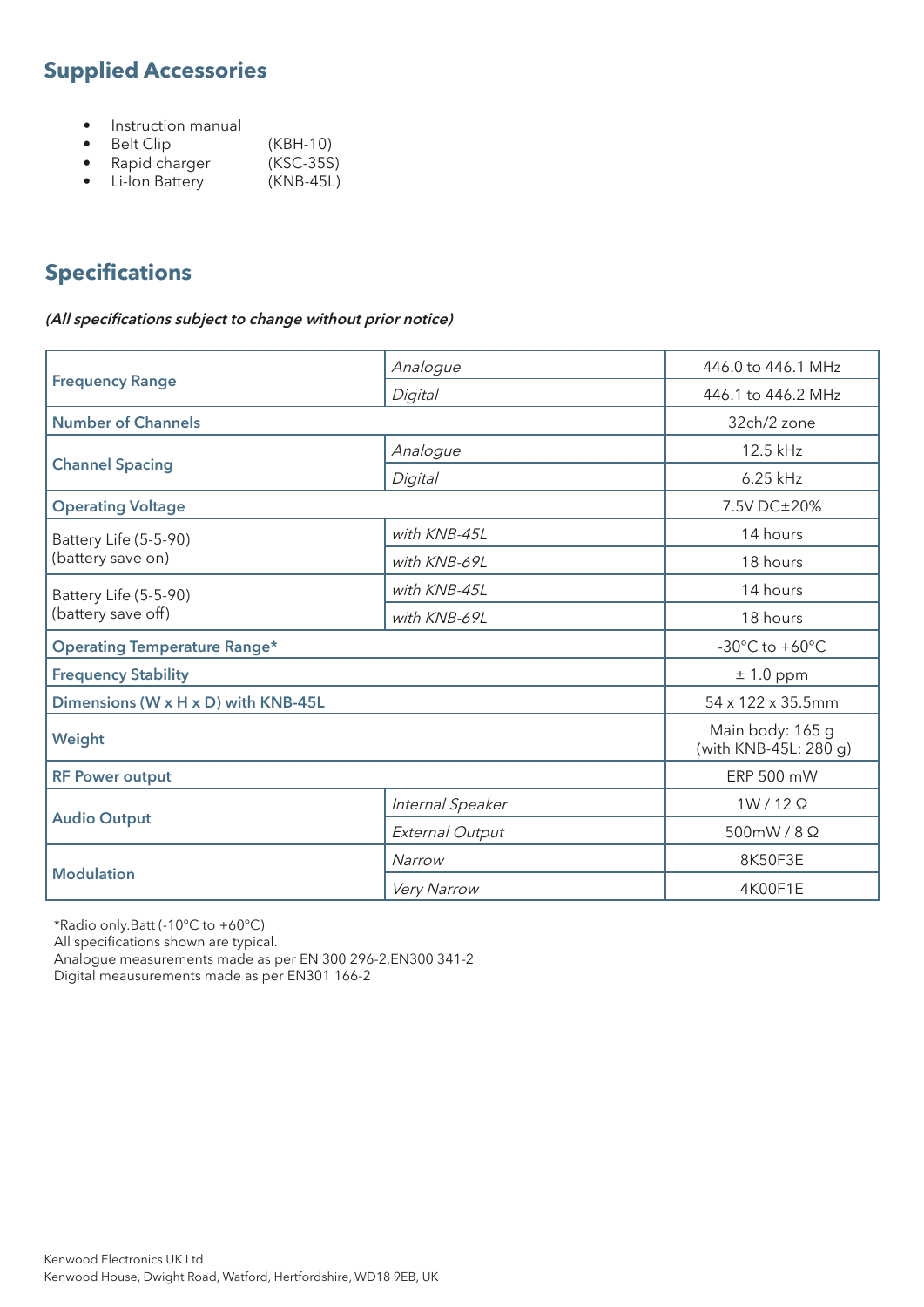## **Operating Range**

**Open location (no obstructions)** Up to 9 km<br>(Current model TK-3301 Up to 6.4 km)  $(Current model TK-3301)$ 

**Digital** technology provides superior clarity in extended coverage. As RF signal strength weakens with distance, analogue reception becomes increasingly noisy and intermittent.

dPMR's low BER improves reception in fringe areas, thereby "effectively" **increasing coverage by as much as 20% over analogue.**

Operating range will vary based on terrain and other conditions.



## **Default Frequency, Tone and ID Setting**

| <b>Channel</b><br><b>Number</b> | <b>Operating</b><br>Frequency<br>(MHz) | <b>Signaling</b> | ID |  |  |
|---------------------------------|----------------------------------------|------------------|----|--|--|
| 1                               | 446.00625                              | 94.8Hz           |    |  |  |
| 2                               | 446.09375                              | 88.5Hz           |    |  |  |
| 3                               | 446.03125                              | 103.5Hz          |    |  |  |
| 4                               | 446.06875                              | 79.7Hz           |    |  |  |
| 5                               | 446.04375<br>118.8Hz                   |                  |    |  |  |
| 6                               | 446.01875                              | 123.0Hz          |    |  |  |
| 7                               | 446.08125                              | 127.3Hz          |    |  |  |
| 8                               | 446.05625                              | 85.4Hz           |    |  |  |
| 9                               | 107.2Hz<br>446.00625                   |                  |    |  |  |
| 10                              | 446.09375                              | 110.9Hz          |    |  |  |
| 11                              | 446.03125                              | 114.8Hz          |    |  |  |
| 12                              | 446.06875                              | 82.5Hz           |    |  |  |
| 13                              | 446.04375                              | D132N            |    |  |  |
| 14                              | 446.01875                              | D155N            |    |  |  |
| 15                              | 446.05625                              | D134N            |    |  |  |
| 16                              | 446.08125                              | D243N            |    |  |  |

#### **Zone1: Analogue PMR446 channel**

#### **Zone2: dPMR446 channel**

| <b>Channel</b><br><b>Number</b> | <b>Operating</b><br><b>Frequency</b><br>(MHz) | <b>Signaling</b>         | ID             |  |
|---------------------------------|-----------------------------------------------|--------------------------|----------------|--|
| 1                               | 446.103125                                    |                          | 1              |  |
| 2                               | 446.109375                                    |                          | $\overline{2}$ |  |
| 3                               | 446.115625                                    |                          | 3              |  |
| 4                               | 446.121875                                    |                          | 4              |  |
| 5                               | 446.128125                                    |                          | 5              |  |
| 6                               | 446.134375                                    |                          | 6              |  |
| 7                               | 446.140625                                    |                          | 7              |  |
| 8                               | 446.146875                                    | $\overline{\phantom{0}}$ | 8              |  |
| 9                               | 446.153125                                    | $\overline{\phantom{0}}$ | 9              |  |
| 10                              | 446.159375                                    | $\overline{\phantom{0}}$ | 10             |  |
| 11                              | 446.165625                                    | $\overline{\phantom{0}}$ | 11             |  |
| 12                              | 446.171875                                    |                          | 12             |  |
| 13                              | 446.178125                                    |                          | 13             |  |
| 14                              | 446.184375                                    |                          | 14             |  |
| 15                              | 446.190625                                    |                          | 15             |  |
| 16                              | 446.196875                                    |                          | 16             |  |